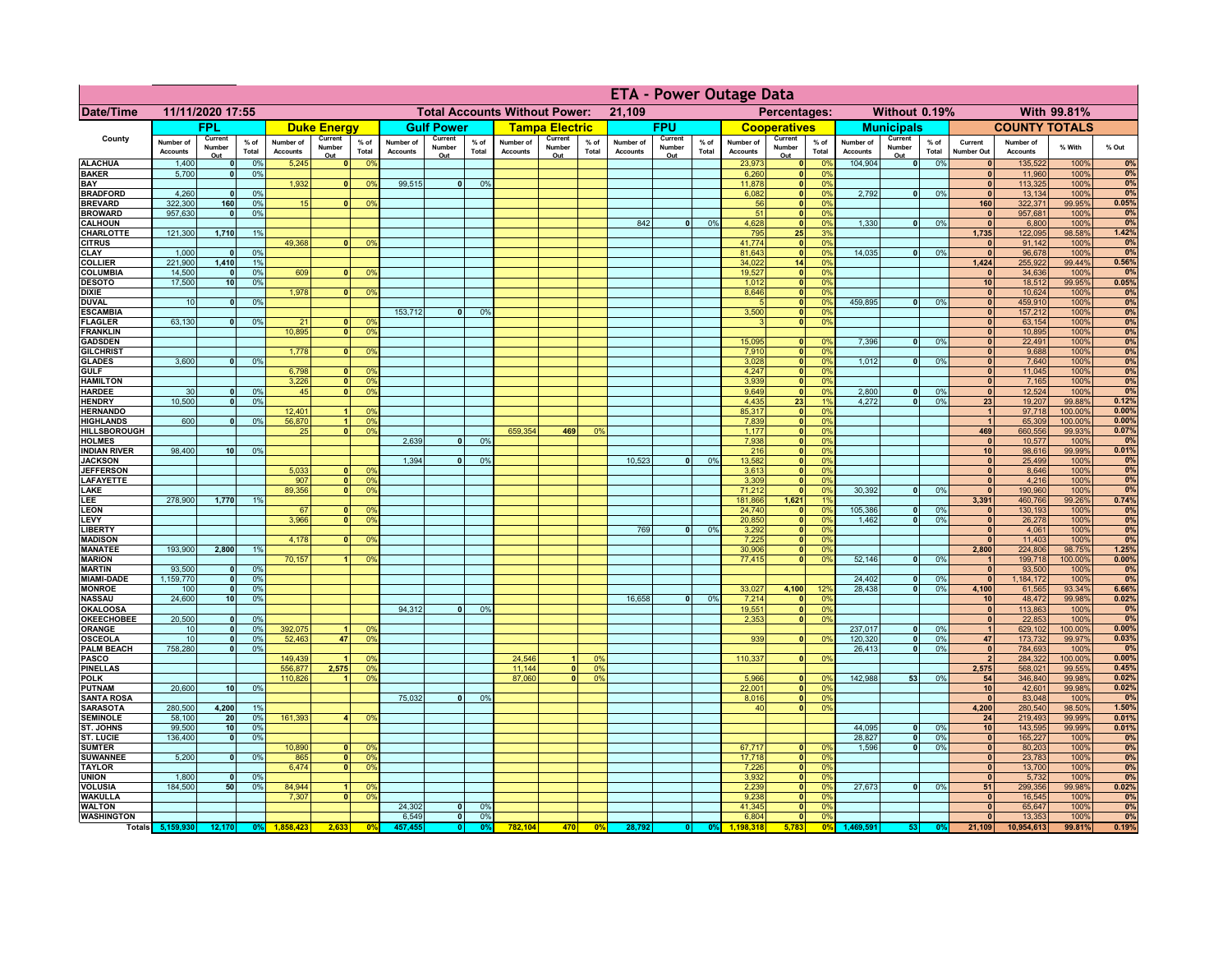## 11/11/2020 5:56 PM ETA



| <b>Power Provider</b>                              | <b>County</b>       | <b>Number of Customers</b> | <b>Current Number Out</b> | <b>Outage Percentage</b> | <b>Estimated Restore Time</b> |
|----------------------------------------------------|---------------------|----------------------------|---------------------------|--------------------------|-------------------------------|
|                                                    |                     |                            |                           |                          |                               |
| Florida Power and Light Company                    | SARASOTA            | 280,500                    | 4,200                     | 1.50%                    | <b>TBD</b>                    |
| Florida Keys Electric Cooperative                  | <b>MONROE</b>       | 33,027                     | 4,100                     | 12.41%                   | TBD                           |
| Florida Power and Light Company                    | <b>MANATEE</b>      | 193,900                    | 2,800                     | 1.44%                    | <b>TBD</b>                    |
| Duke Energy                                        | PINELLAS            | 556,877                    | 2,575                     | 0.46%                    | TBD                           |
| Florida Power and Light Company                    | LEE                 | 278,900                    | 1,770                     | 0.63%                    | <b>TBD</b>                    |
| Florida Power and Light Company                    | CHARLOTTE           | 121,300                    | 1,710                     | 1.41%                    | TBD                           |
| Lee County Electric Cooperative                    | LEE                 | 181,866                    | 1,621                     | 0.89%                    | <b>TBD</b>                    |
|                                                    |                     |                            |                           |                          |                               |
| Florida Power and Light Company                    | COLLIER             | 221,900                    | 1,410                     | 0.64%                    | TBD                           |
| <b>Tampa Electric Company</b>                      | HILLSBOROUGH        | 659,354                    | 469                       | 0.07%                    | $24$                          |
| Florida Power and Light Company                    | <b>BREVARD</b>      | 322,300                    | 160                       | 0.05%                    | TBD                           |
| Lakeland (Lakeland Electric)                       | <b>POLK</b>         | 128,535                    | 53                        | 0.04%                    | <b>TBD</b>                    |
| Florida Power and Light Company                    | VOLUSIA             | 184,500                    | 50                        | 0.03%                    | TBD                           |
| <b>Duke Energy</b>                                 | <b>OSCEOLA</b>      | 52,463                     | 47                        | 0.09%                    | <b>TBD</b>                    |
| Lee County Electric Cooperative                    | CHARLOTTE           | 795                        | 25                        | 3.14%                    | TBD                           |
|                                                    |                     |                            |                           |                          |                               |
| Glades Electric Cooperative, Inc.                  | <b>HENDRY</b>       | 3,683                      | 23                        | 0.62%                    | <b>TBD</b>                    |
| Florida Power and Light Company                    | SEMINOLE            | 58,100                     | 20                        | 0.03%                    | TBD                           |
| Lee County Electric Cooperative                    | <b>COLLIER</b>      | 34,022                     | 14                        | 0.04%                    | <b>TBD</b>                    |
| Florida Power and Light Company                    | <b>DESOTO</b>       | 17,500                     | 10                        | 0.06%                    | TBD                           |
| Florida Power and Light Company                    | <b>INDIAN RIVER</b> | 98,400                     | 10                        | 0.01%                    | TBD                           |
| Florida Power and Light Company                    | NASSAU              | 24,600                     | 10                        | 0.04%                    | TBD                           |
| Florida Power and Light Company                    | <b>PUTNAM</b>       | 20,600                     | 10                        | 0.05%                    | <b>TBD</b>                    |
|                                                    |                     |                            |                           |                          |                               |
| Florida Power and Light Company                    | ST. JOHNS           | 99,500                     | 10                        | 0.01%                    | TBD                           |
| <b>Duke Energy</b>                                 | SEMINOLE            | 161,393                    | $\overline{4}$            | 0.00%                    | <b>TBD</b>                    |
| Duke Energy                                        | HERNANDO            | 12,401                     | $1\,$                     | 0.01%                    | TBD                           |
| <b>Duke Energy</b>                                 | <b>HIGHLANDS</b>    | 56,870                     | $\mathbf{1}$              | 0.00%                    | <b>TBD</b>                    |
| Duke Energy                                        | <b>MARION</b>       | 70,157                     | $\mathbf{1}$              | 0.00%                    | TBD                           |
| <b>Duke Energy</b>                                 | ORANGE              | 392,075                    | $\mathbf{1}$              | 0.00%                    | <b>TBD</b>                    |
| Duke Energy                                        | PASCO               | 149,439                    | $\mathbf 1$               | 0.00%                    | TBD                           |
|                                                    |                     |                            |                           |                          |                               |
| <b>Tampa Electric Company</b>                      | PASCO               | 24,546                     | $\,1\,$                   | 0.00%                    | $24$                          |
| Duke Energy                                        | <b>POLK</b>         | 110,826                    | $\mathbf{1}$              | 0.00%                    | TBD                           |
| <b>Duke Energy</b>                                 | <b>VOLUSIA</b>      | 84,944                     | $\,1\,$                   | 0.00%                    | <b>TBD</b>                    |
| Central Florida Electric Cooperative               | <b>ALACHUA</b>      | 918                        | 0                         | 0.00%                    | TBD                           |
| City of Alachua                                    | <b>ALACHUA</b>      | 4,506                      | $\mathbf 0$               | 0.00%                    | <b>TBD</b>                    |
| City of Newberry                                   | <b>ALACHUA</b>      | 1,898                      | 0                         | 0.00%                    | TBD                           |
| Clay Electric Cooperative                          | <b>ALACHUA</b>      | 23,055                     | $\mathbf 0$               | 0.00%                    | <b>TBD</b>                    |
|                                                    |                     |                            |                           |                          |                               |
| Duke Energy                                        | <b>ALACHUA</b>      | 5,245                      | 0                         | 0.00%                    | TBD                           |
| Florida Power and Light Company                    | <b>ALACHUA</b>      | 1,400                      | $\mathbf 0$               | 0.00%                    | <b>TBD</b>                    |
| Gainesville (Gainesville Regional Utilities - GRU) | <b>ALACHUA</b>      | 98,500                     | 0                         | 0.00%                    | TBD                           |
| Clay Electric Cooperative                          | <b>BAKER</b>        | 2,582                      | $\mathbf 0$               | 0.00%                    | <b>TBD</b>                    |
| Florida Power and Light Company                    | <b>BAKER</b>        | 5,700                      | 0                         | 0.00%                    | TBD                           |
| Okefenoke Rural Electric Membership Corporation    | <b>BAKER</b>        | 3,678                      | $\mathbf 0$               | 0.00%                    | <b>TBD</b>                    |
| Duke Energy                                        | BAY                 | 1,932                      | $\pmb{0}$                 | 0.00%                    | TBD                           |
|                                                    |                     |                            | $\mathbf 0$               | 0.00%                    | <b>TBD</b>                    |
| Gulf Coast Electric Cooperative, Inc.              | BAY                 | 11,878                     |                           |                          |                               |
| <b>Gulf Power Company</b>                          | BAY                 | 99,515                     | 0                         | 0.00%                    | Restored                      |
| City of Starke                                     | <b>BRADFORD</b>     | 2,792                      | $\pmb{0}$                 | 0.00%                    | <b>TBD</b>                    |
| Clay Electric Cooperative                          | <b>BRADFORD</b>     | 6,082                      | 0                         | 0.00%                    | TBD                           |
| Florida Power and Light Company                    | <b>BRADFORD</b>     | 4,260                      | $\pmb{0}$                 | 0.00%                    | <b>TBD</b>                    |
| Duke Energy                                        | <b>BREVARD</b>      | 15                         | $\mathbf 0$               | 0.00%                    | TBD                           |
| Peace River Electric Cooperative, Inc.             | <b>BREVARD</b>      | 56                         | $\mathsf{O}\xspace$       | 0.00%                    | <b>TBD</b>                    |
|                                                    |                     |                            |                           |                          |                               |
| Florida Power and Light Company                    | <b>BROWARD</b>      | 957,630                    | 0                         | 0.00%                    | TBD                           |
| Lee County Electric Cooperative                    | <b>BROWARD</b>      | 51                         | $\mathsf{O}\xspace$       | 0.00%                    | TBD                           |
| City of Blountstown                                | CALHOUN             | 1,330                      | 0                         | 0.00%                    | TBD                           |
| Florida Public Utilities Corporation               | CALHOUN             | 842                        | $\pmb{0}$                 | 0.00%                    | Restored                      |
| Gulf Coast Electric Cooperative, Inc.              | CALHOUN             | 1,793                      | 0                         | 0.00%                    | TBD                           |
| West Florida Electric Cooperative, Inc.            | <b>CALHOUN</b>      | 2,835                      | $\mathbf 0$               | 0.00%                    | TBD                           |
| Duke Energy                                        | <b>CITRUS</b>       | 49,368                     | 0                         | 0.00%                    | TBD                           |
|                                                    |                     |                            | $\mathbf 0$               |                          |                               |
| Sumter Electric Cooperative, Inc.                  | <b>CITRUS</b>       | 15,656                     |                           | 0.00%                    | <b>TBD</b>                    |
| Withlacoochee River Electric Cooperative, Inc.     | <b>CITRUS</b>       | 26,118                     | 0                         | 0.00%                    | TBD                           |
| Clay Electric Cooperative                          | <b>CLAY</b>         | 81,643                     | $\mathbf 0$               | 0.00%                    | <b>TBD</b>                    |
| Florida Power and Light Company                    | CLAY                | 1,000                      | 0                         | 0.00%                    | TBD                           |
| Green Cove Springs Electric                        | <b>CLAY</b>         | 4,041                      | $\pmb{0}$                 | 0.00%                    | <b>TBD</b>                    |
| Jacksonville (JEA)                                 | <b>CLAY</b>         | 9,994                      | 0                         | 0.00%                    | TBD                           |
| Clay Electric Cooperative                          | COLUMBIA            | 17,543                     | $\pmb{0}$                 | 0.00%                    | <b>TBD</b>                    |
|                                                    |                     |                            |                           |                          |                               |
| Duke Energy                                        | COLUMBIA            | 609                        | 0                         | 0.00%                    | TBD                           |
| Florida Power and Light Company                    | <b>COLUMBIA</b>     | 14,500                     | $\mathbf 0$               | 0.00%                    | <b>TBD</b>                    |
| Suwannee Valley Electric Cooperative, Inc.         | COLUMBIA            | 1,984                      | $\pmb{0}$                 | 0.00%                    | TBD                           |
| Peace River Electric Cooperative, Inc.             | <b>DESOTO</b>       | 1,012                      | $\pmb{0}$                 | 0.00%                    | <b>TBD</b>                    |
| Central Florida Electric Cooperative               | <b>DIXIE</b>        | 8,025                      | 0                         | 0.00%                    | TBD                           |
| <b>Duke Energy</b>                                 | <b>DIXIE</b>        | 1,978                      | $\pmb{0}$                 | 0.00%                    | <b>TBD</b>                    |
| Tri-County Electric Cooperative                    | <b>DIXIE</b>        | 621                        | 0                         | 0.00%                    | TBD                           |
|                                                    |                     |                            |                           |                          |                               |
| Clay Electric Cooperative                          | <b>DUVAL</b>        | 5                          | $\pmb{0}$                 | 0.00%                    | <b>TBD</b>                    |
| Florida Power and Light Company                    | <b>DUVAL</b>        | 10                         | 0                         | 0.00%                    | TBD                           |
| Jacksonville (JEA)                                 | <b>DUVAL</b>        | 440,938                    | $\mathsf{O}\xspace$       | 0.00%                    | <b>TBD</b>                    |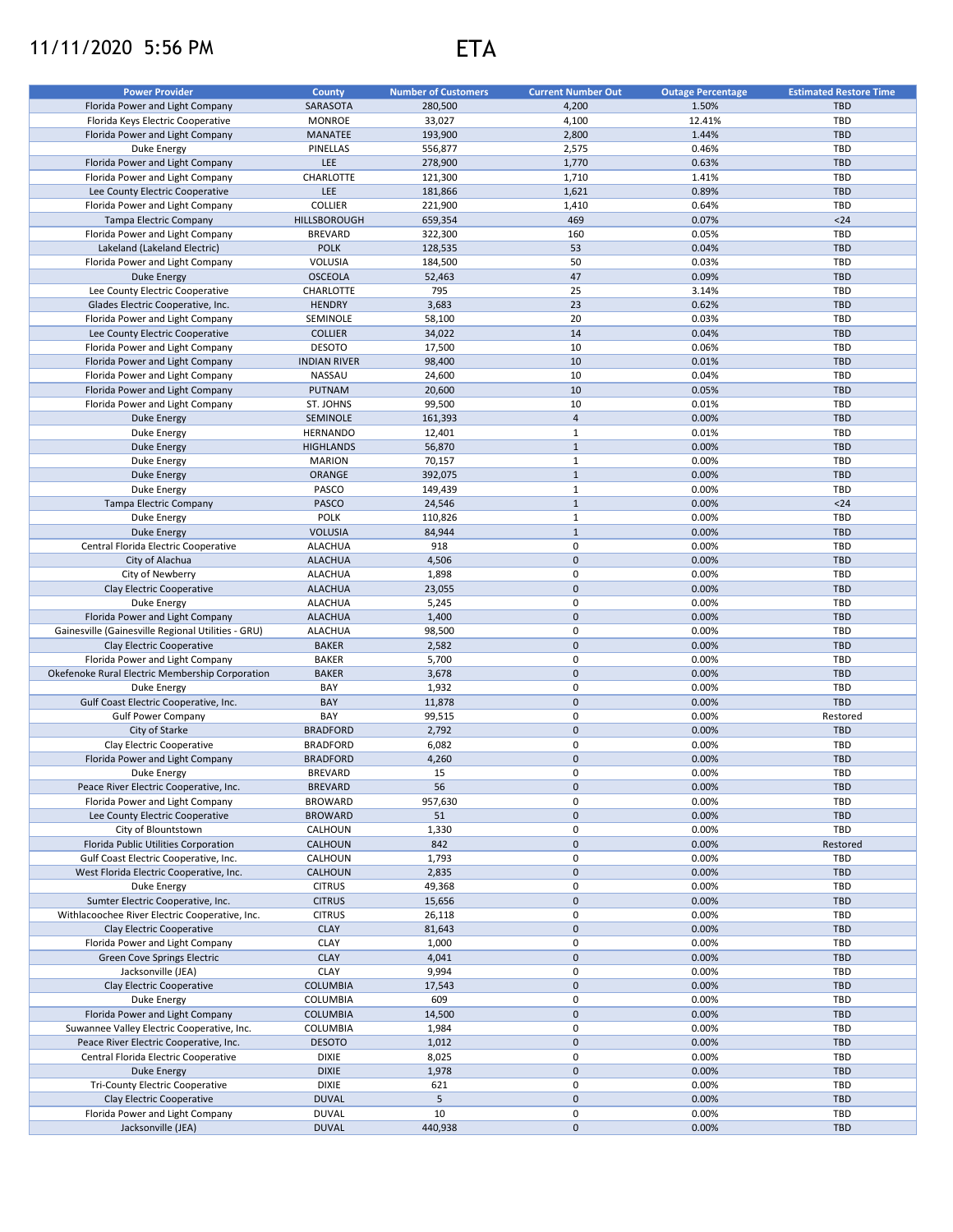## 11/11/2020 5:56 PM ETA



| Jacksonville Beach (Beaches Energy Services)   | <b>DUVAL</b>                   | 18,957           | 0                   | 0.00%          | <b>TBD</b>        |
|------------------------------------------------|--------------------------------|------------------|---------------------|----------------|-------------------|
| Escambia River Electric Cooperative, Inc.      | <b>ESCAMBIA</b>                | 3,500            | $\pmb{0}$           | 0.00%          | <b>TBD</b>        |
|                                                |                                |                  | 0                   | 0.00%          |                   |
| <b>Gulf Power Company</b>                      | <b>ESCAMBIA</b>                | 153,712          |                     |                | Restored          |
| Clay Electric Cooperative                      | <b>FLAGLER</b>                 | $\mathbf{3}$     | 0                   | 0.00%          | <b>TBD</b>        |
| Duke Energy                                    | <b>FLAGLER</b>                 | 21               | 0                   | 0.00%          | TBD               |
| Florida Power and Light Company                | <b>FLAGLER</b>                 | 63,130           | 0                   | 0.00%          | <b>TBD</b>        |
| Duke Energy                                    | <b>FRANKLIN</b>                | 10,895           | 0                   | 0.00%          | <b>TBD</b>        |
|                                                |                                |                  |                     |                |                   |
| Chattahoochee Electric                         | <b>GADSDEN</b>                 | 1,173            | $\mathbf 0$         | 0.00%          | <b>TBD</b>        |
| City of Havana                                 | GADSDEN                        | 1,455            | 0                   | 0.00%          | <b>TBD</b>        |
| City of Quincy                                 | GADSDEN                        | 4,768            | $\mathbf 0$         | 0.00%          | <b>TBD</b>        |
| Talquin Electric Cooperative, Inc.             | GADSDEN                        | 15,095           | $\mathsf 0$         | 0.00%          | <b>TBD</b>        |
|                                                |                                |                  |                     |                |                   |
| Central Florida Electric Cooperative           | <b>GILCHRIST</b>               | 7,906            | $\pmb{0}$           | 0.00%          | <b>TBD</b>        |
| Clay Electric Cooperative                      | <b>GILCHRIST</b>               | 4                | $\pmb{0}$           | 0.00%          | TBD               |
| <b>Duke Energy</b>                             | <b>GILCHRIST</b>               | 1,778            | $\mathsf{O}\xspace$ | 0.00%          | <b>TBD</b>        |
| City of Moore Haven                            | <b>GLADES</b>                  | 1,012            | $\pmb{0}$           | 0.00%          | <b>TBD</b>        |
| Florida Power and Light Company                | <b>GLADES</b>                  | 3,600            | $\mathsf{O}\xspace$ | 0.00%          | <b>TBD</b>        |
|                                                |                                |                  |                     |                |                   |
| Glades Electric Cooperative, Inc.              | <b>GLADES</b>                  | 3,028            | $\pmb{0}$           | 0.00%          | TBD               |
| <b>Duke Energy</b>                             | <b>GULF</b>                    | 6,798            | $\mathsf{O}\xspace$ | 0.00%          | <b>TBD</b>        |
| Gulf Coast Electric Cooperative, Inc.          | <b>GULF</b>                    | 4,247            | 0                   | 0.00%          | TBD               |
| <b>Duke Energy</b>                             | <b>HAMILTON</b>                | 3,226            | 0                   | 0.00%          | <b>TBD</b>        |
|                                                |                                |                  |                     |                |                   |
| Suwannee Valley Electric Cooperative, Inc.     | <b>HAMILTON</b>                | 3,939            | 0                   | 0.00%          | <b>TBD</b>        |
| City of Wauchula                               | <b>HARDEE</b>                  | 2,800            | $\overline{0}$      | 0.00%          | <b>TBD</b>        |
| Duke Energy                                    | <b>HARDEE</b>                  | 45               | 0                   | 0.00%          | <b>TBD</b>        |
| Florida Power and Light Company                | <b>HARDEE</b>                  | 30               | $\mathbf 0$         | 0.00%          | <b>TBD</b>        |
|                                                |                                |                  |                     |                |                   |
| Glades Electric Cooperative, Inc.              | <b>HARDEE</b>                  | 0                | 0                   |                | TBD               |
| Peace River Electric Cooperative, Inc.         | <b>HARDEE</b>                  | 9,649            | $\mathbf 0$         | 0.00%          | <b>TBD</b>        |
| City of Clewiston                              | <b>HENDRY</b>                  | 4,272            | 0                   | 0.00%          | TBD               |
| Florida Power and Light Company                | <b>HENDRY</b>                  | 10,500           | $\pmb{0}$           | 0.00%          | <b>TBD</b>        |
|                                                |                                |                  |                     |                |                   |
| Lee County Electric Cooperative                | <b>HENDRY</b>                  | 752              | 0                   | 0.00%          | <b>TBD</b>        |
| Sumter Electric Cooperative, Inc.              | <b>HERNANDO</b>                | 187              | $\pmb{0}$           | 0.00%          | <b>TBD</b>        |
| Withlacoochee River Electric Cooperative, Inc. | HERNANDO                       | 85,130           | 0                   | 0.00%          | TBD               |
| Florida Power and Light Company                | <b>HIGHLANDS</b>               | 600              | $\pmb{0}$           | 0.00%          | <b>TBD</b>        |
|                                                |                                |                  |                     |                |                   |
| Glades Electric Cooperative, Inc.              | <b>HIGHLANDS</b>               | 7,461            | 0                   | 0.00%          | TBD               |
| Peace River Electric Cooperative, Inc.         | <b>HIGHLANDS</b>               | 378              | $\mathbf 0$         | 0.00%          | <b>TBD</b>        |
| Duke Energy                                    | HILLSBOROUGH                   | 25               | 0                   | 0.00%          | <b>TBD</b>        |
| Peace River Electric Cooperative, Inc.         | HILLSBOROUGH                   | 1,177            | $\mathbf 0$         | 0.00%          | <b>TBD</b>        |
|                                                |                                |                  |                     |                |                   |
|                                                |                                |                  |                     |                |                   |
| Choctawhatchee Electric Cooperative            | <b>HOLMES</b>                  | 321              | $\mathsf 0$         | 0.00%          | TBD               |
| <b>Gulf Power Company</b>                      | <b>HOLMES</b>                  | 2,639            | $\pmb{0}$           | 0.00%          | Restored          |
| West Florida Electric Cooperative, Inc.        | HOLMES                         | 7,617            | $\mathsf 0$         | 0.00%          | TBD               |
|                                                |                                |                  |                     |                |                   |
| City of Vero Beach                             | <b>INDIAN RIVER</b>            | $\mathbf 0$      | $\mathsf{O}\xspace$ |                | <b>TBD</b>        |
| Peace River Electric Cooperative, Inc.         | <b>INDIAN RIVER</b>            | 216              | $\mathsf 0$         | 0.00%          | <b>TBD</b>        |
| Florida Public Utilities Corporation           | <b>JACKSON</b>                 | 10,523           | $\mathsf{O}\xspace$ | 0.00%          | Restored          |
| Gulf Coast Electric Cooperative, Inc.          | <b>JACKSON</b>                 | 50               | $\mathsf 0$         | 0.00%          | TBD               |
|                                                |                                |                  | $\pmb{0}$           |                |                   |
| <b>Gulf Power Company</b>                      | <b>JACKSON</b>                 | 1,394            |                     | 0.00%          | Restored          |
| West Florida Electric Cooperative, Inc.        | <b>JACKSON</b>                 | 13,532           | 0                   | 0.00%          | TBD               |
| <b>Duke Energy</b>                             | <b>JEFFERSON</b>               | 5,033            | 0                   | 0.00%          | <b>TBD</b>        |
| <b>Tri-County Electric Cooperative</b>         | <b>JEFFERSON</b>               | 3,613            | 0                   | 0.00%          | <b>TBD</b>        |
| Central Florida Electric Cooperative           | LAFAYETTE                      | 9                | $\pmb{0}$           | 0.00%          | <b>TBD</b>        |
|                                                |                                |                  |                     |                |                   |
| Duke Energy                                    | LAFAYETTE                      | 907              | 0                   | 0.00%          | TBD               |
| Suwannee Valley Electric Cooperative, Inc.     | LAFAYETTE                      | 3,254            | 0                   | 0.00%          | <b>TBD</b>        |
| <b>Tri-County Electric Cooperative</b>         | LAFAYETTE                      | 46               | 0                   | 0.00%          | TBD               |
| City of Leesburg                               | LAKE                           | 24,500           | 0                   | 0.00%          | TBD               |
|                                                |                                |                  |                     |                | TBD               |
| City of Mount Dora                             | LAKE                           | 5,892            | 0                   | 0.00%          |                   |
| Clay Electric Cooperative                      | LAKE                           | 2,317            | 0                   | 0.00%          | <b>TBD</b>        |
| Duke Energy                                    | LAKE                           | 89,356           | 0                   | 0.00%          | TBD               |
| Sumter Electric Cooperative, Inc.              | LAKE                           | 68,895           | 0                   | 0.00%          | <b>TBD</b>        |
| City of Tallahassee                            | LEON                           |                  | 0                   | 0.00%          | TBD               |
|                                                |                                | 105,386          |                     |                |                   |
| Duke Energy                                    | <b>LEON</b>                    | 67               | $\pmb{0}$           | 0.00%          | <b>TBD</b>        |
| Talquin Electric Cooperative, Inc.             | LEON                           | 24,740           | 0                   | 0.00%          | TBD               |
| Central Florida Electric Cooperative           | LEVY                           | 18,470           | 0                   | 0.00%          | <b>TBD</b>        |
| City of Williston                              | LEVY                           | 1,462            | 0                   | 0.00%          | TBD               |
|                                                |                                |                  |                     |                |                   |
| Clay Electric Cooperative                      | LEVY                           | 744              | $\pmb{0}$           | 0.00%          | <b>TBD</b>        |
| Duke Energy                                    | LEVY                           | 3,966            | 0                   | 0.00%          | TBD               |
| Sumter Electric Cooperative, Inc.              | LEVY                           | 1,636            | 0                   | 0.00%          | TBD               |
| Florida Public Utilities Corporation           | LIBERTY                        | 769              | 0                   | 0.00%          | Restored          |
|                                                |                                |                  |                     |                | <b>TBD</b>        |
| Talquin Electric Cooperative, Inc.             | <b>LIBERTY</b>                 | 3,292            | 0                   | 0.00%          |                   |
| Duke Energy                                    | <b>MADISON</b>                 | 4,178            | 0                   | 0.00%          | TBD               |
| <b>Tri-County Electric Cooperative</b>         | <b>MADISON</b>                 | 7,225            | 0                   | 0.00%          | <b>TBD</b>        |
| Peace River Electric Cooperative, Inc.         | MANATEE                        | 30,906           | 0                   | 0.00%          | TBD               |
| Central Florida Electric Cooperative           | <b>MARION</b>                  | 9                | 0                   | 0.00%          | TBD               |
|                                                |                                |                  |                     |                |                   |
| Clay Electric Cooperative                      | <b>MARION</b>                  | 16,903           | 0                   | 0.00%          | TBD               |
| Ocala (Ocala Electric Utility)                 | <b>MARION</b>                  | 52,146           | 0                   | 0.00%          | <b>TBD</b>        |
| Sumter Electric Cooperative, Inc.              | <b>MARION</b><br><b>MARTIN</b> | 60,503<br>93,500 | 0<br>0              | 0.00%<br>0.00% | TBD<br><b>TBD</b> |